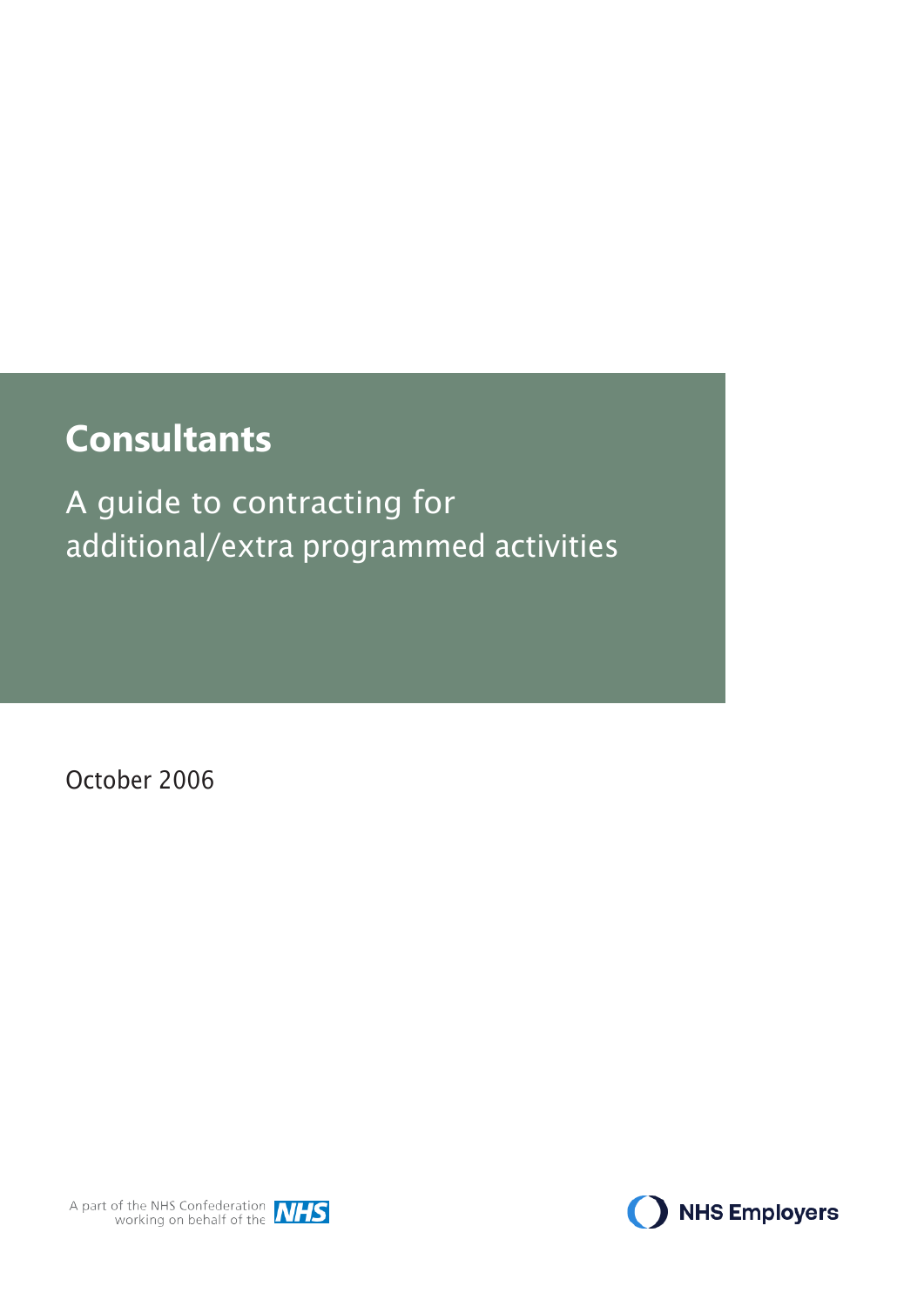# 1. Introduction

The purpose of this guide is to set out best practice regarding the contractual arrangements that we believe should apply to additional or extra Programmed Activities (PAs).

The 2003 consultant contract established a standard full-time working week comprised of ten PAs. The Terms and Conditions, Consultants (England) 2003 provide flexibility for NHS organisations and consultants to agree to contract for additional PAs for a variety of purposes, although no consultant can be compelled to agree to a contract containing more than ten PAs. Similarly, employers should not advertise posts on the basis of more than ten PAs.

An important benefit of the 2003 contract is to provide an improved work/life balance for consultants. Where a workload is so onerous that it cannot be accommodated within a standard full-time working week, NHS organisations should identify ways of reducing workload over time, so that best employment practice is observed. It may be necessary to look at how services are delivered so that consultant time is used efficiently, for example by redesigning supporting roles or transferring work to other clinical staff.

# 2. 'Additional' or 'extra' Programmed Activities?

Provision is made within the Terms and Conditions for two types of extracontractual PAs (for practical purposes these can be used interchangeably). The distinction is explained below, although for the purposes of simplicity in the remainder of this guide, we shall refer to all such PAs as 'additional PAs'.

**Extra PAs** are referred to in Schedule 6 of the Terms and Conditions as those that are linked to spare professional capacity. Consultants wishing to undertake private practice as defined, and who wish to remain eligible for pay progression, are required to offer up the first portion of any spare professional capacity (up to a maximum of one PA per week). Where a consultant intends to undertake such work, the employing organisation may, but is not obliged to, offer the consultant the opportunity to carry out up to one extra PA per week on top of the standard commitment set out in their contract of employment. Schedule 6.2 of the Terms and Conditions sets out the provisions regarding putting offers to consultants and the periods of notice required.

There is flexibility to agree a fixed number of extra PAs to be undertaken as required over the course of the year and NHS organisations may find this provision particularly helpful in that arrangements can be tailored to reflect varying service needs. One approach, for example, is to assess on a departmental basis how many extra PAs are likely to be required during the course of a year to increase capacity temporarily, for example for waiting list work; to cover clinics and lists; or to cover a vacancy. The employer can then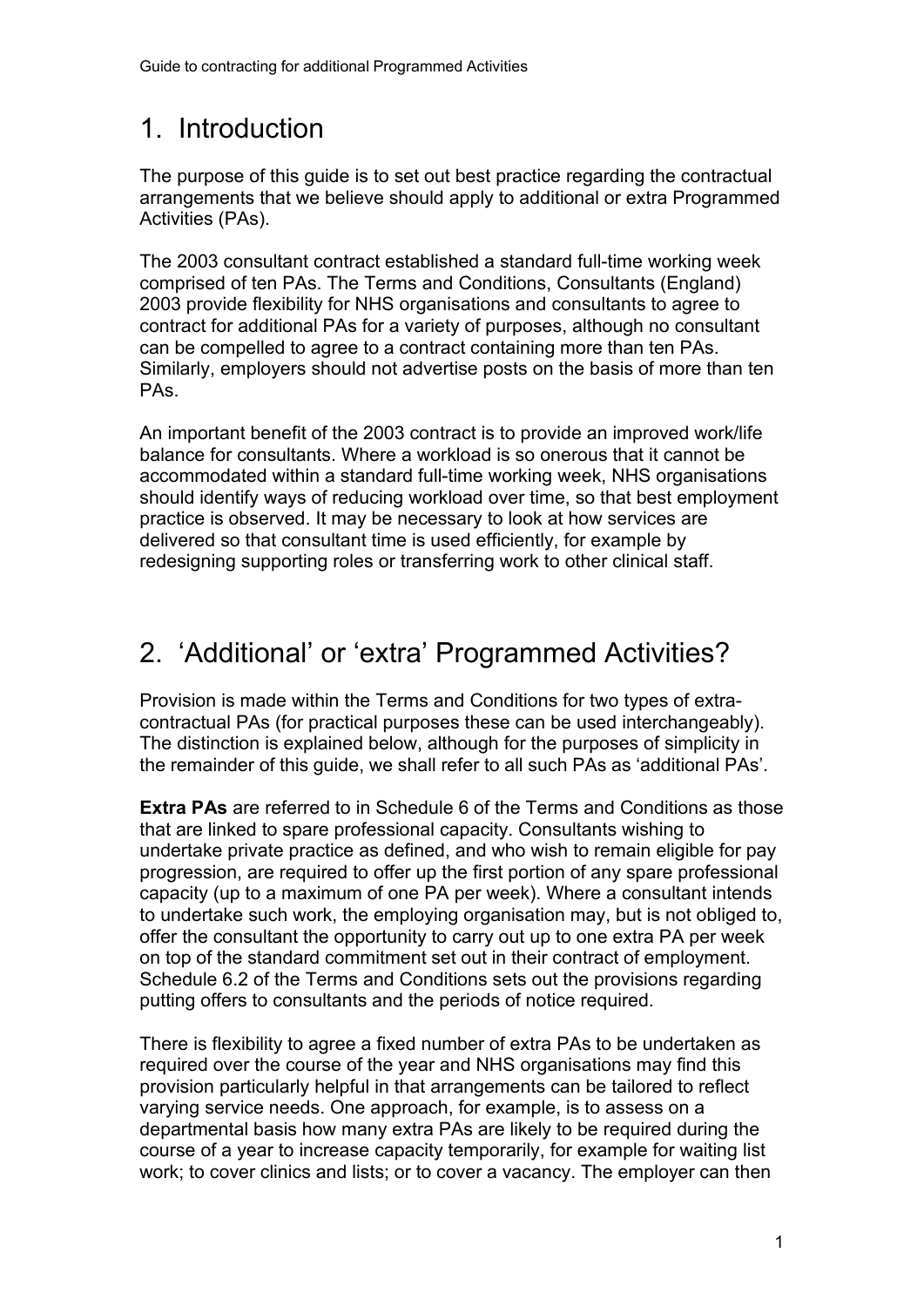contract for an agreed number of extra PAs with those consultants willing to work them.

**Additional PAs** are not linked to spare professional capacity but may be used to reflect regular, additional duties or activities (whether scheduled or unscheduled) that cannot be contained within a standard ten PA contract. They can be used, for example, to recognise an unusually high routine workload, or to recognise additional responsibilities. In this context "regular" is not intended to necessarily imply "at the same time each week or month".

A consultant whose job plan includes at least one additional PA will be deemed to have satisfied the requirement as set out in Schedule 6.2 of the Terms and Conditions to offer up an extra PA for pay progression purposes.

# 3. Contracting for additional PAs

Clause 7.1 of the consultant contract should contain only the standard number of PAs (i.e. ten for a full-time consultant and the agreed number for a parttime consultant), while clause 7.6 provides for a written agreement covering any additional PAs.

When contracting for additional PAs, care should be taken to be explicit as to their purpose and duration, so as to avoid possible misunderstandings in the event that the requirement for additional PAs may cease. It is important to distinguish between standard contractual duties and additional contractual duties, as indicated in Clause 7.6 of the contract, since the additional contractual duties are intended to be temporary in nature and may be contracted for flexibly, while Clause 7.1 identifies the basic, mutual contractual commitment. This is particularly important for part-time consultants.

Pay protection arrangements do not apply to additional PAs, as they form no part of basic pay, for example this means that if PAs are reduced from say eleven to ten in future, pay would decrease as a consequence. It is not protected.

#### **Paying for additional PAs**

Additional PAs contracted for on a regular basis, for example weekly, and used for example, to recognise additional routine workload, will be payable for each week including annual and study leave weeks, and during any periods of sick leave.

Additional PAs that are contracted for on an ad hoc basis, for example by the parties agreeing prospectively to a level of extra activity that can be undertaken flexibly during the year, can be paid by annualising and paying through equal salary payments.

Up to ten PAs per week are pensionable, for both full-time and part-time consultants. Therefore, additional PAs for full-time consultants i.e. those in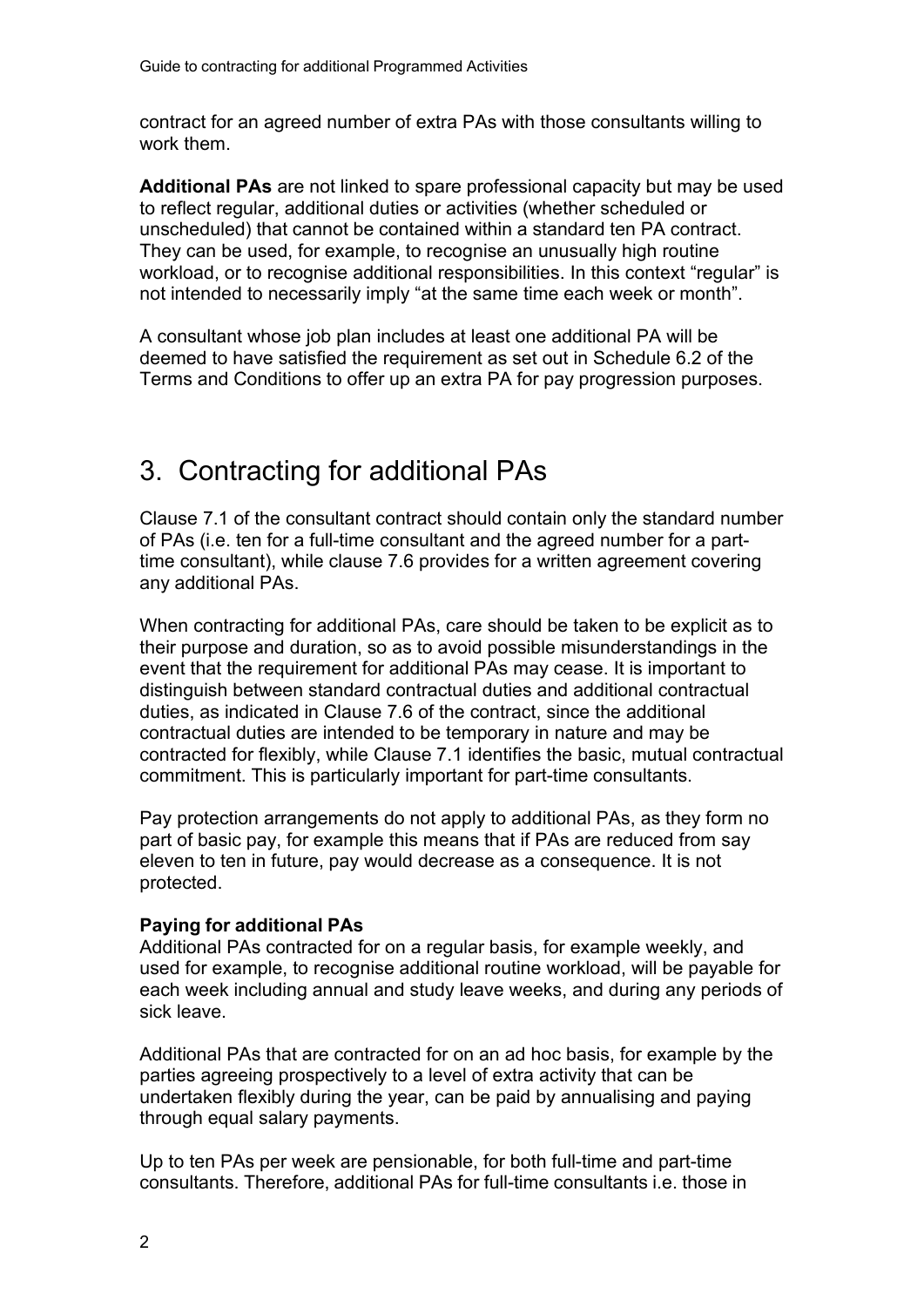excess of ten PAs, are not pensionable, while for part-time consultants; additional PAs are pensionable up to an overall maximum of ten per week, including their standard contractual PAs.

## Examples of contracts

We have set out in this guide three examples of contracts that NHS organisations may wish to use:

- contract for a regular additional PA for a full-time consultant
- contract for 20 extra, annualised PAs for a full-time consultant
- contract for 15 extra, annualised PAs for a part-time consultant.

NHS Employers 16 October 2006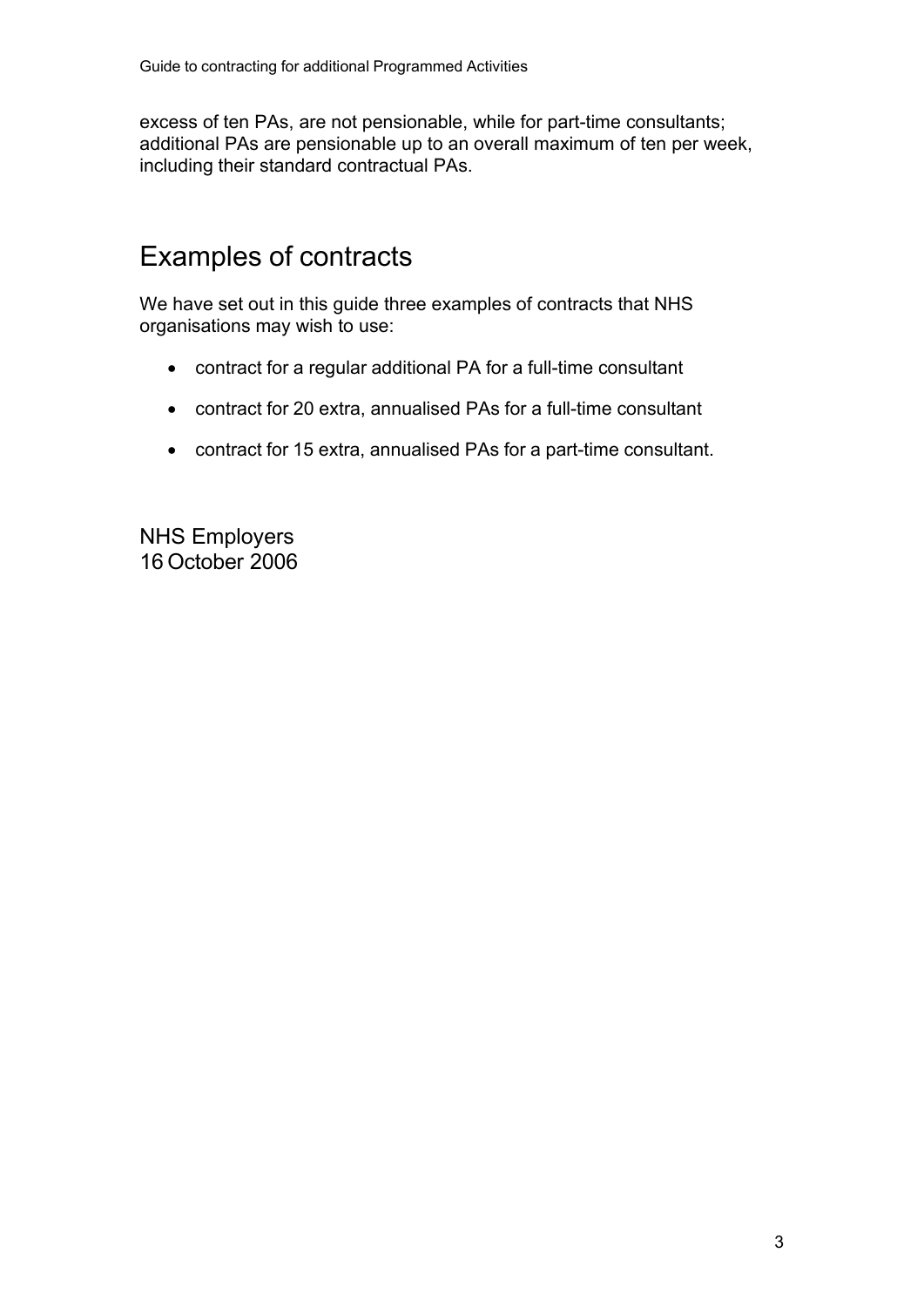### Example contract for one regular additional PA for a full-time consultant to recognise current workload

#### Dear [*Dr/Mr/Mrs/Miss/Ms*]

#### Contract for additional Programmed Activities

In accordance with clause 7.6 of your main contract of employment, the [*insert name of NHS organisation*] has agreed to offer, and you have agreed to undertake, [*one*] additional Programmed Activity over and above the ten Programmed Activities that constitute your standard contractual duties, in recognition of [*e.g. the level of your current routine workload and/or the following additional responsibilities (insert here a description of the activity or duty giving rise to the additional PA)*]. The additional Programmed Activity will be incorporated into your Job Plan schedule.

The remuneration for this is covered by clause 21 of your main contract of employment, and Schedules 13 and 14 of the Terms and Conditions – Consultants (England) 2003, as amended from time to time. The additional Programmed Activity is not pensionable.

This contract for [*one*] additional Programmed Activity will commence on [*date*] for a fixed period of one year, but may be terminated sooner upon service of three months' notice by either party. The requirement for you to undertake additional Programmed Activities will be reviewed annually as part of your Job Plan review. Termination of this contract for additional Programmed Activities will have no effect on your main contract of employment.

Additional Programmed Activities are not subject to pay protection arrangements.

Yours sincerely

#### [*Signature*]

#### On behalf of [*insert name of NHS organisation*]

#### **I hereby accept the offer of additional Programmed Activities on the terms and subject to the conditions mentioned in the foregoing letter.**

#### [*Signature*]

#### [*Date*]

This offer and acceptance of it shall together constitute a contract between the parties.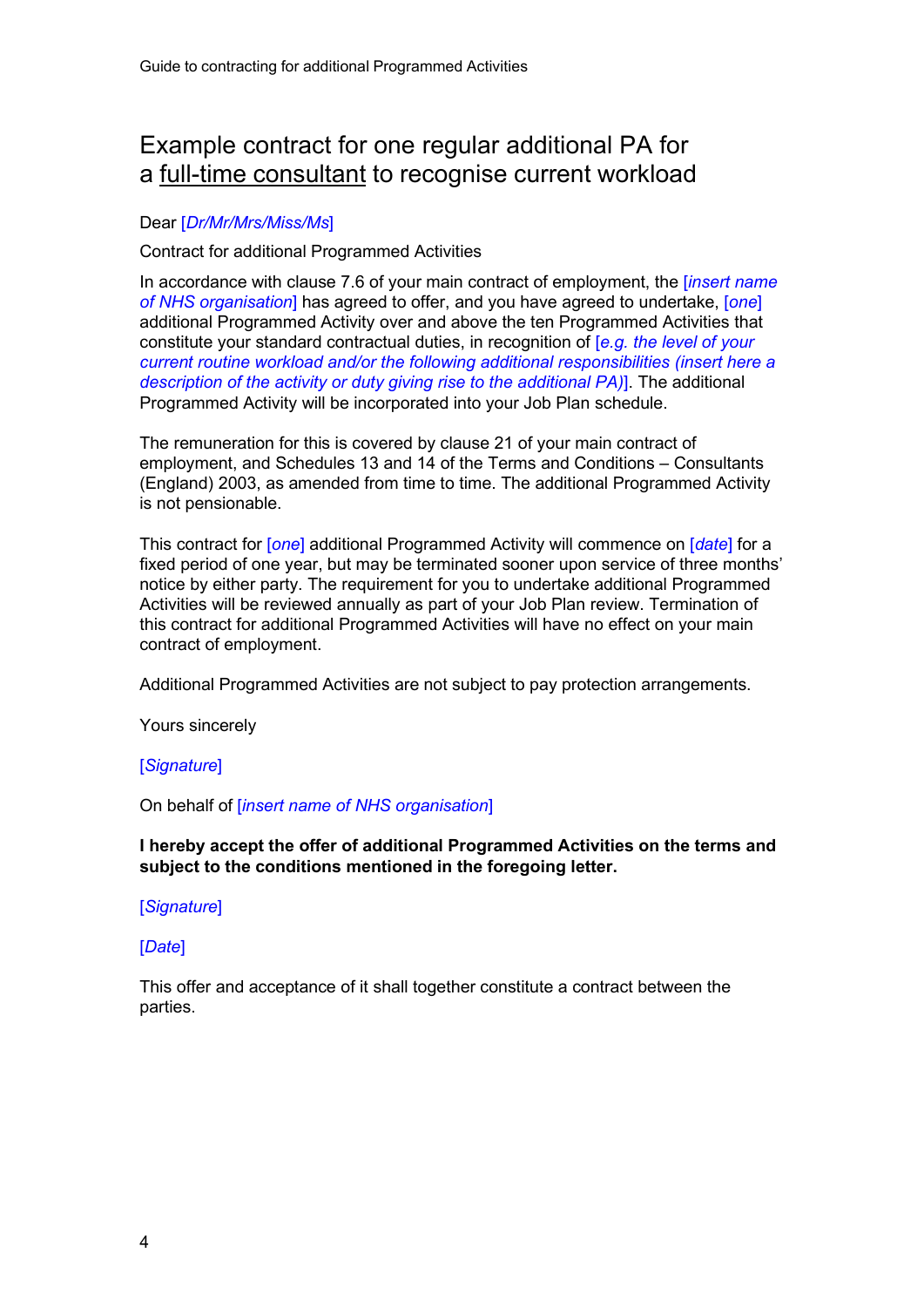### Example contract for 20 annualised extra PAs for a full-time consultant to reflect limited uptake of spare professional capacity

#### Dear [*Dr/Mr/Mrs/Miss/Ms*]

#### **Contract for additional Programmed Activities**

In accordance with clause 7.6 of your main contract of employment, the [*insert name of NHS organisation*] has agreed to offer, and you have agreed to undertake, [*twenty*] extra Programmed Activities per [*year*] over and above the ten Programmed Activities per week that constitute your standard contractual duties. The extra Programmed Activities will be used for [*insert purpose – typically a Direct Clinical Care activity*] and will be worked at the following times [*insert times or state "flexibly by mutual agreement when required throughout the year". Note: Where extra PAs are to be worked flexibly and not on fixed dates or times, there should be local agreement as to how much notice will be given before the extra PA is required to be worked.*]

The remuneration for this is covered by clause 21 of your main contract of employment and Schedules 13 and 14 of the Terms and Conditions – Consultants (England) 2003, as amended from time to time. The extra Programmed Activities are not pensionable.

This contract for [*twenty*] extra Programmed Activities will commence on [*date*] and may be terminated upon service of three months' notice by either party. The requirement for you to undertake extra Programmed Activities will be reviewed annually as part of your Job Plan review. Termination of this contract for extra Programmed Activities will have no effect on your main contract of employment.

Extra Programmed Activities are not pensionable nor are they subject to pay protection arrangements.

It is confirmed that by performing these extra Programmed Activities you will comply with the requirements of Schedule 6 of the Terms and Conditions – Consultants (England) 2003. In the event of termination of this contract for extra Programmed Activities by [*insert name of NHS organisation*], there will be no adverse impact on pay progression.

Yours sincerely

#### [*Signature*]

On behalf of [*insert name of NHS organisation*]

**I hereby accept the offer of extra Programmed Activities on the terms and subject to the conditions mentioned in the foregoing letter.**

[*Signature*] [*Date*]

This offer and acceptance of it shall together constitute a contract between the parties.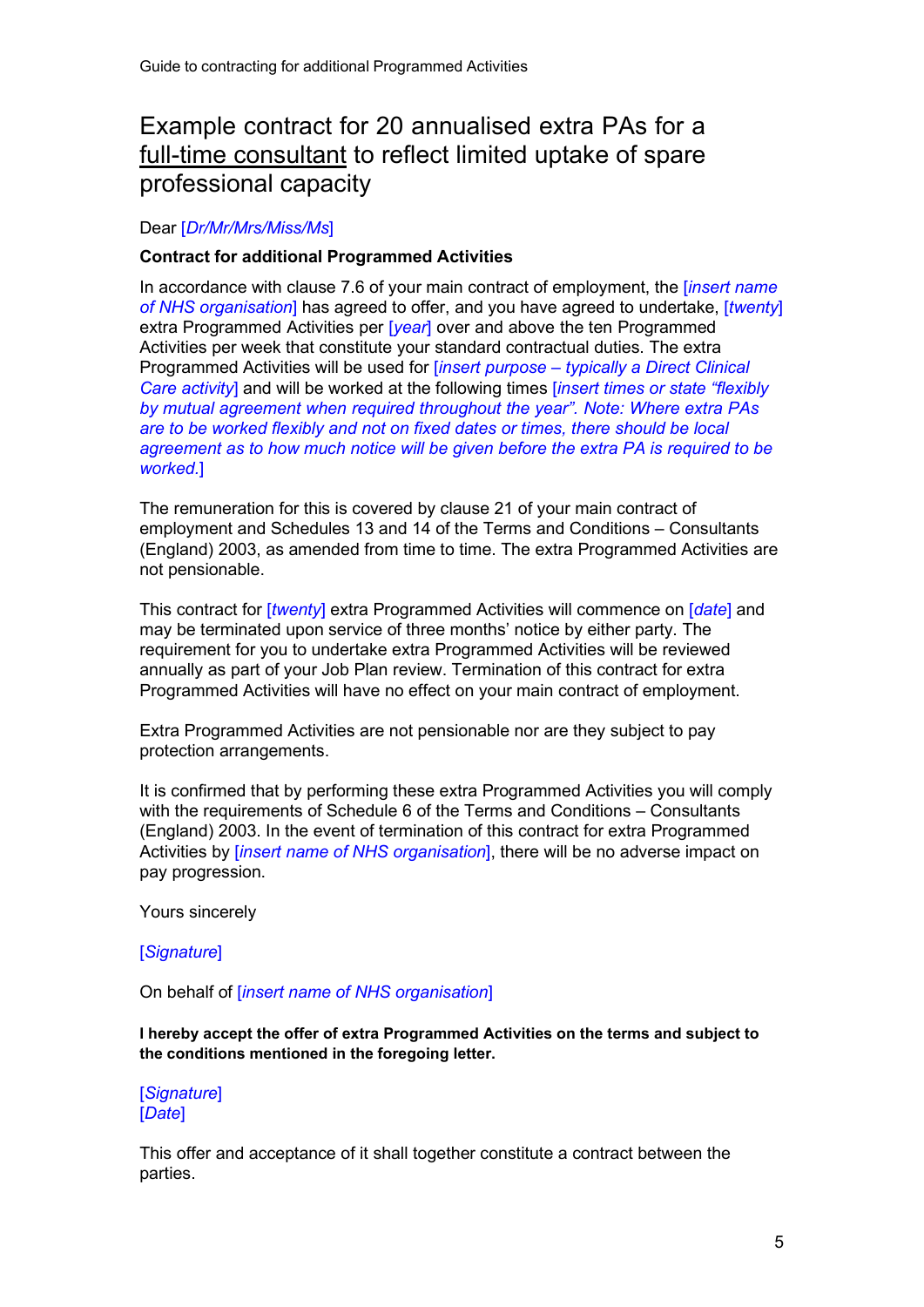### Example contract for 15 annualised extra PAs for a part-time consultant to reflect limited uptake of spare professional capacity

#### Dear [*Dr/Mr/Mrs/Miss/Ms*]

#### **Contract for additional Programmed Activities**

In accordance with clause 7.6 of your main contract of employment, the [*insert name of NHS organisation*] has agreed to offer, and you have agreed to undertake, [*fifteen*] extra Programmed Activities per [*year*] over and above the [*six*] Programmed Activities per [*week*] that constitute your standard contractual duties. The extra Programmed Activities will be used for [*insert purpose – typically a Direct Clinical Care activity]* and will be worked at the following times [*insert times or state "flexibly by mutual agreement when required throughout the year". Note: Where extra PAs are to be worked flexibly and not on fixed dates or times, there should be local agreement as to how much notice will be given before the extra PA is required to be worked.*]

The remuneration for this is covered by clause 21 of your main contract of employment and Schedules 13 and 14 of the Terms and Conditions – Consultants (England) 2003, as amended from time to time. The extra Programmed Activities are pensionable.

This contract for [*fifteen*] extra Programmed Activities will commence on [*date*] and may be terminated upon service of three months' notice by either party. The requirement for you to undertake extra Programmed Activities will be reviewed annually as part of your Job Plan review. Termination of this contract for extra Programmed Activities will have no effect on your main contract of employment.

Extra Programmed Activities are not subject to pay protection arrangements.

It is confirmed that by performing these extra Programmed Activities you will comply with the requirements of Schedule 6 of the Terms and Conditions – Consultants (England) 2003. In the event of termination of this contract for extra Programmed Activities by [*insert name of NHS organisation*], there will be no impact on pay progression.

Yours sincerely

#### [*Signature*]

On behalf of [*insert name of NHS organisation*]

**I hereby accept the offer of extra Programmed Activities on the terms and subject to the conditions mentioned in the foregoing letter.**

[*Signature*] [*Date*]

This offer and acceptance of it shall together constitute a contract between the parties.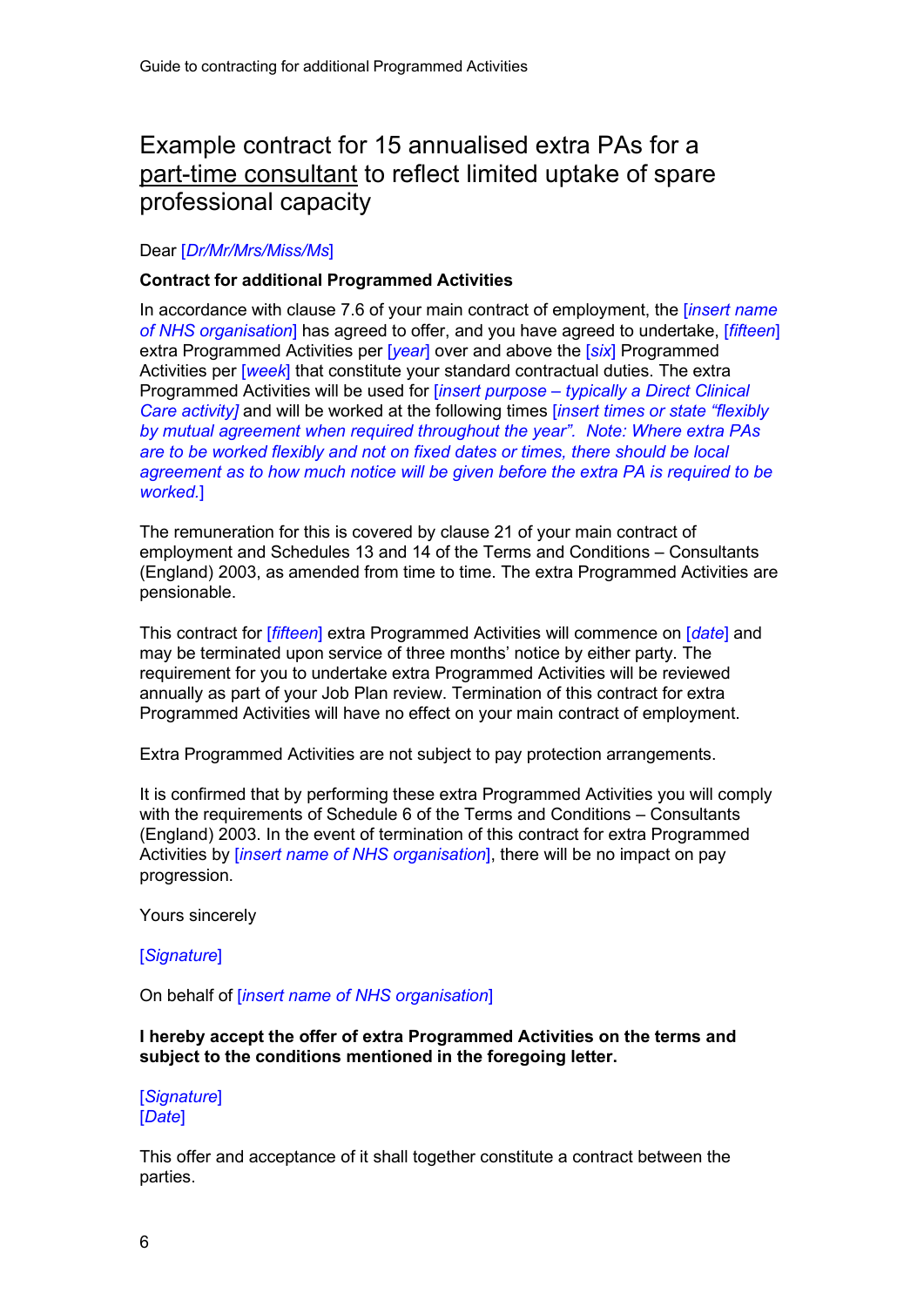NHS Employers is the employers' organisation for the NHS in England. Our aim is to help employers improve the working lives of staff who work in the NHS and, through them, to provide better care for patients. NHS Employers is part of the NHS Confederation but has its own director, policy board and assembly. In striving to make the NHS an employer of excellence, we have four key roles:

- negotiating on behalf of employers
- representing employers

• supporting employers

• promoting the NHS as an employer.

### Contact us

**[www.nhsemployers.org](http://www.nhsemployers.org/)** Email [enquiries@nhsemployers.org](mailto:enquiries@nhsemployers.org) NHS Employers 2nd Floor 18 Smith Square Westminster London SW1P 3HZ

2 Brewery Wharf Kendell Street Leeds LS10 1JR